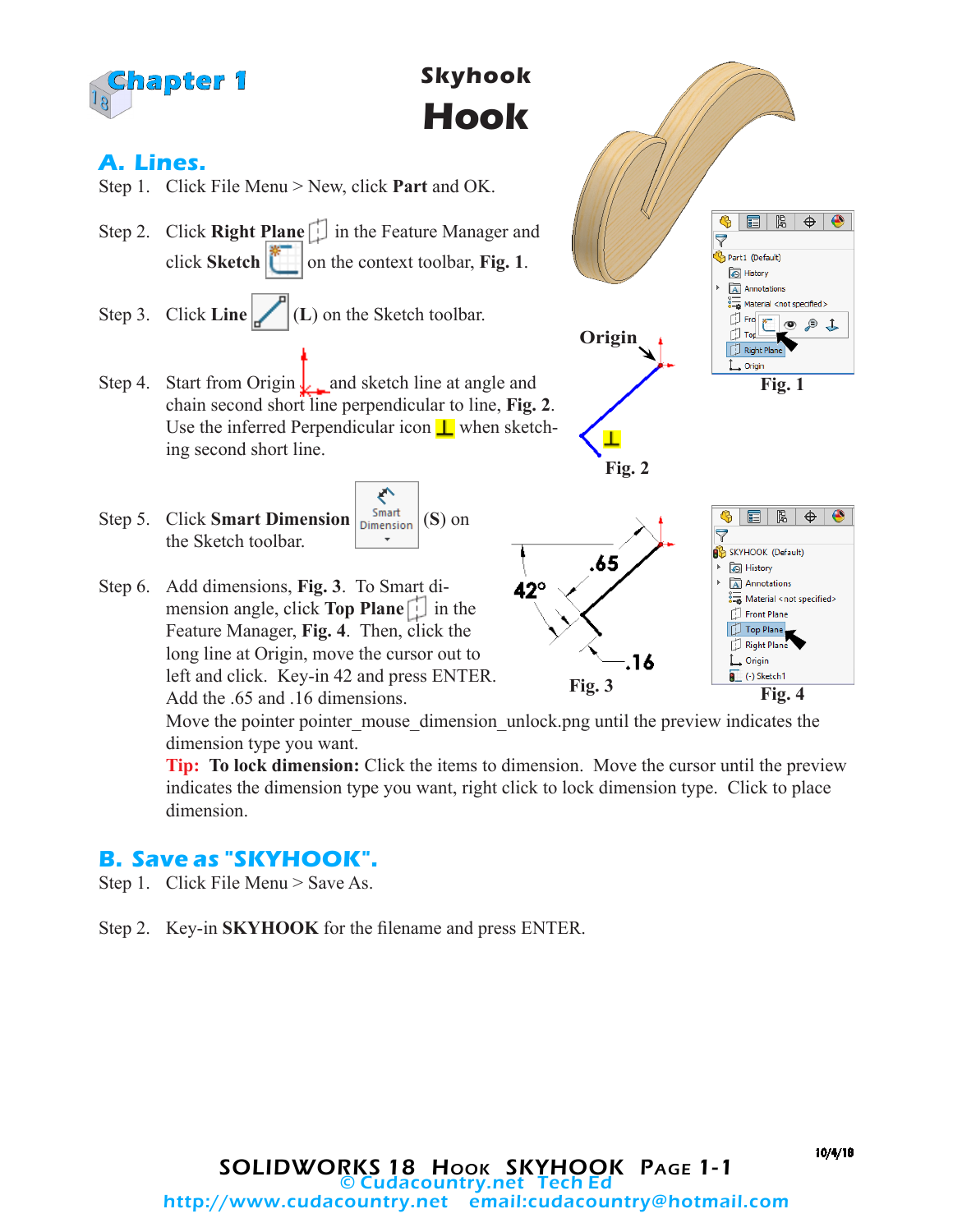

SOLIDWORKS 18 Hook SKYHOOK Page 1-2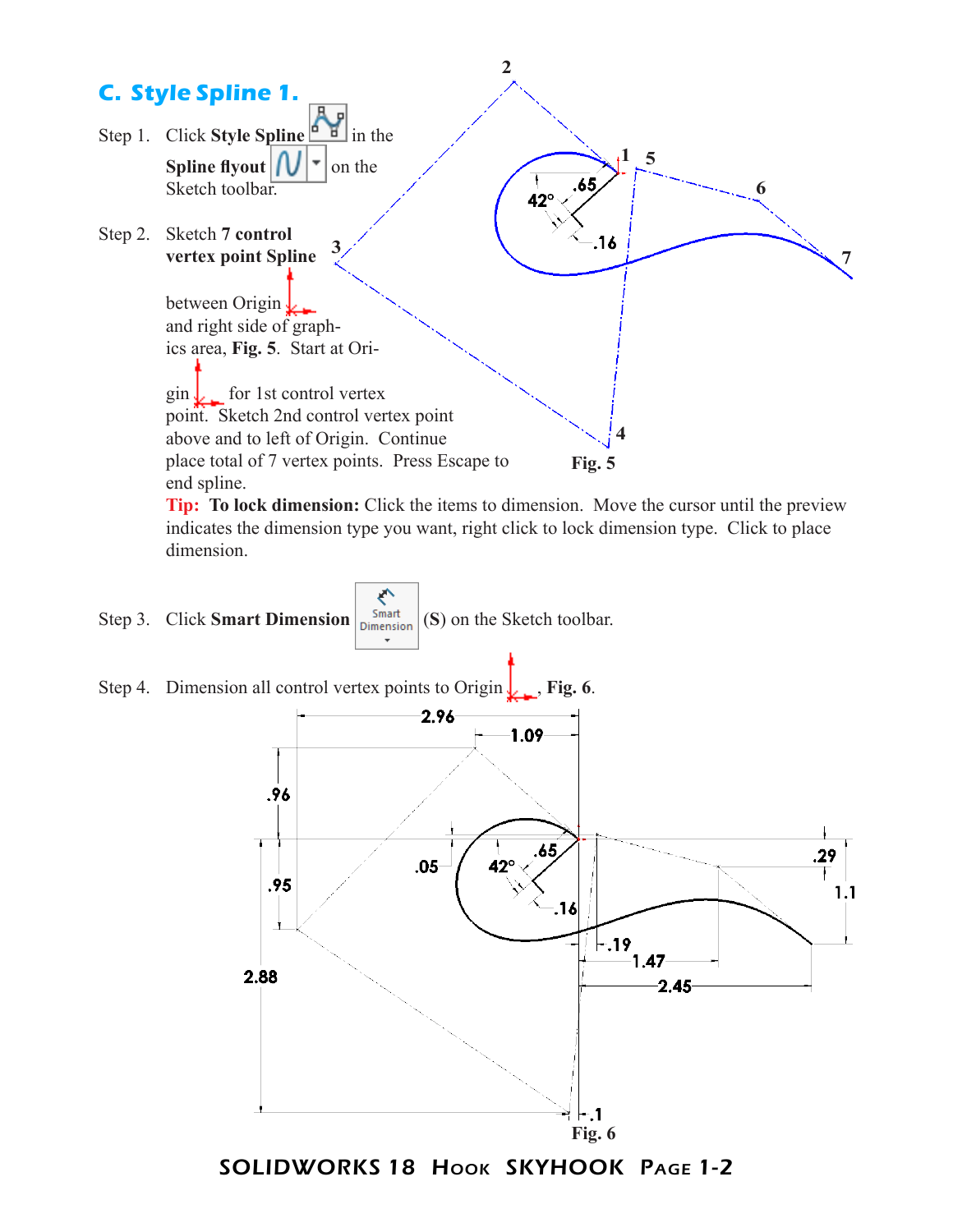## **D. Style Spline 2.**

Step 1. Click **Style Spline**  $\left|\frac{A}{B}\right|$  in the **Spline flyout**  $\left| \left| \bigcup \right| \right|$  on the Sketch toolbar.

Step 2. Sketch **4 control vertex point Spline** between top endpoint of short line and endpoint of Spline 1, **Fig. 7**. Press Escape to end spline.



SOLIDWORKS 18 Hook SKYHOOK PAGE 1-3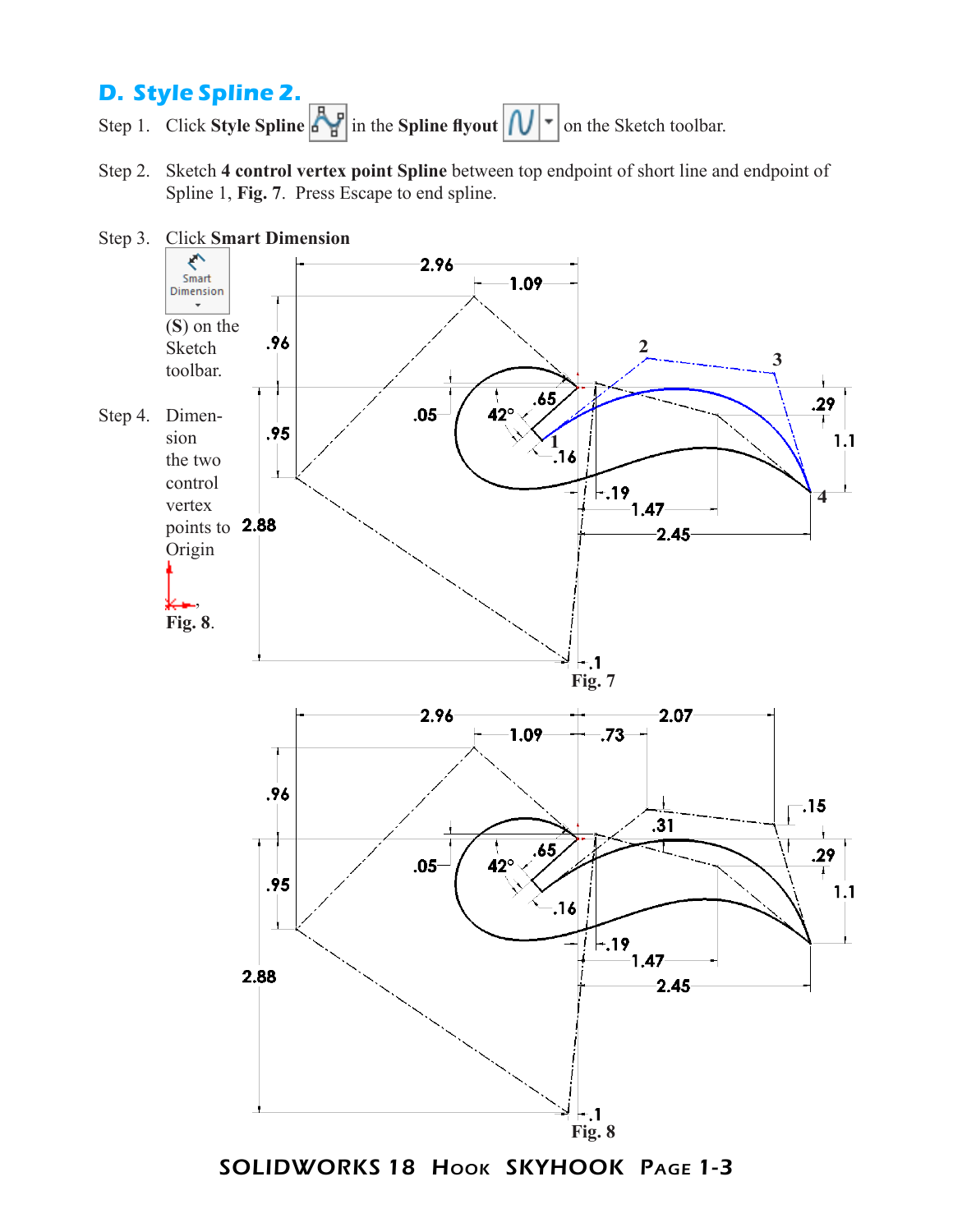# **E. Extrude.**

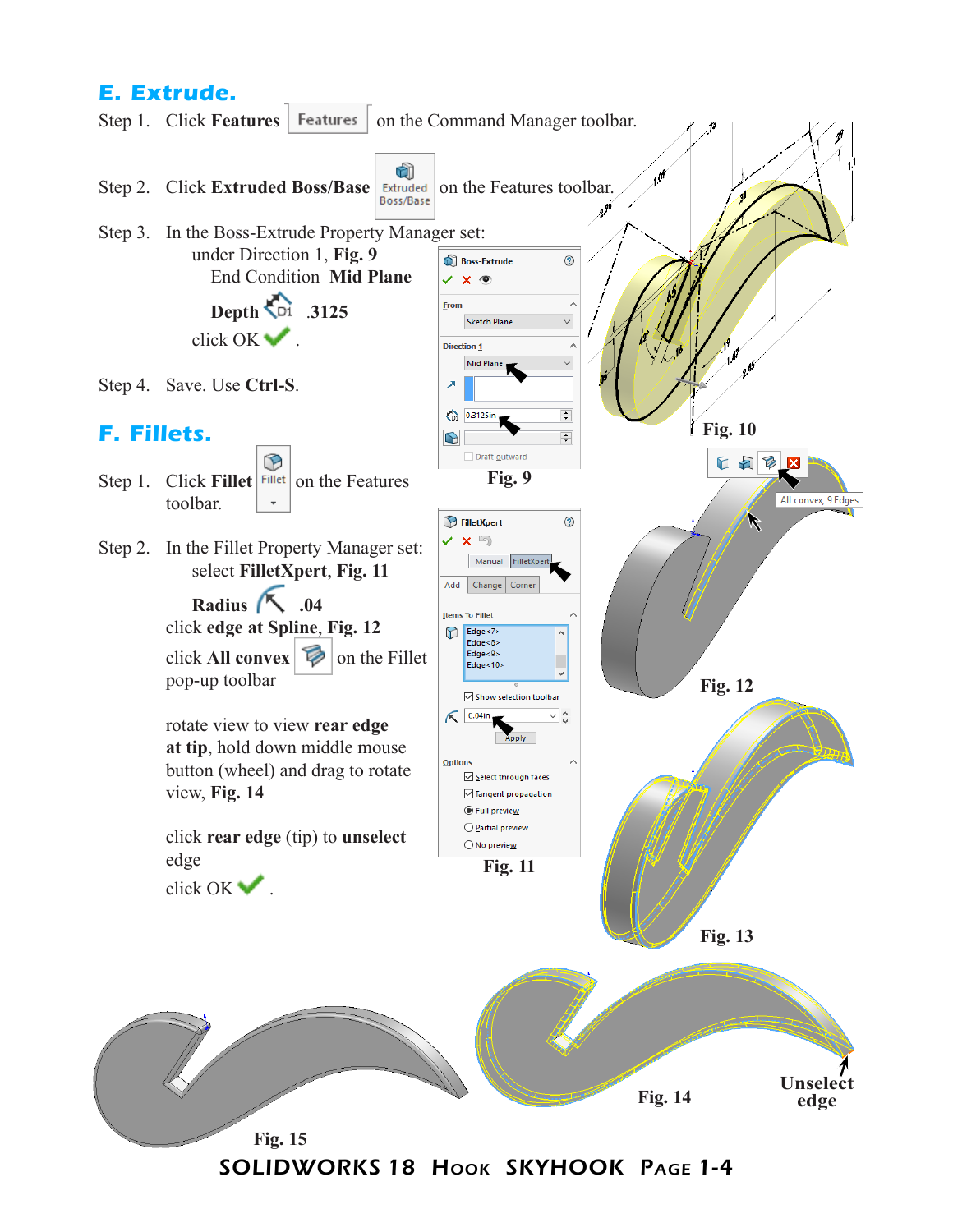### **G. Material Pine.**

- Step 1. Click **Trimetric on** the Standard Views toolbar.
- Step 2. **Right click Material**  $\frac{1}{2}$  in the Feature Manager and click **Edit Material**, **Fig. 16**.
- Step 3. Expand **Woods** (click ) in the material tree and click **Pine**. Click **Apply** and **Close**, **Fig. 17**.

Material

#### **H. Enable PhotoView 360.**

- Step 1. If necessary, turn on PhotoView 360, click the **flyout of Options** ନେ  $\frac{1}{2}$  on the Standard toolbar and click **Add-Ins**.
- Step 2. In the dialog box find **PhotoView 360** and place a check in the check box under **Active Add-Ins** and **Start-Up**. Click OK, **Fig. 19**.





 $\times$